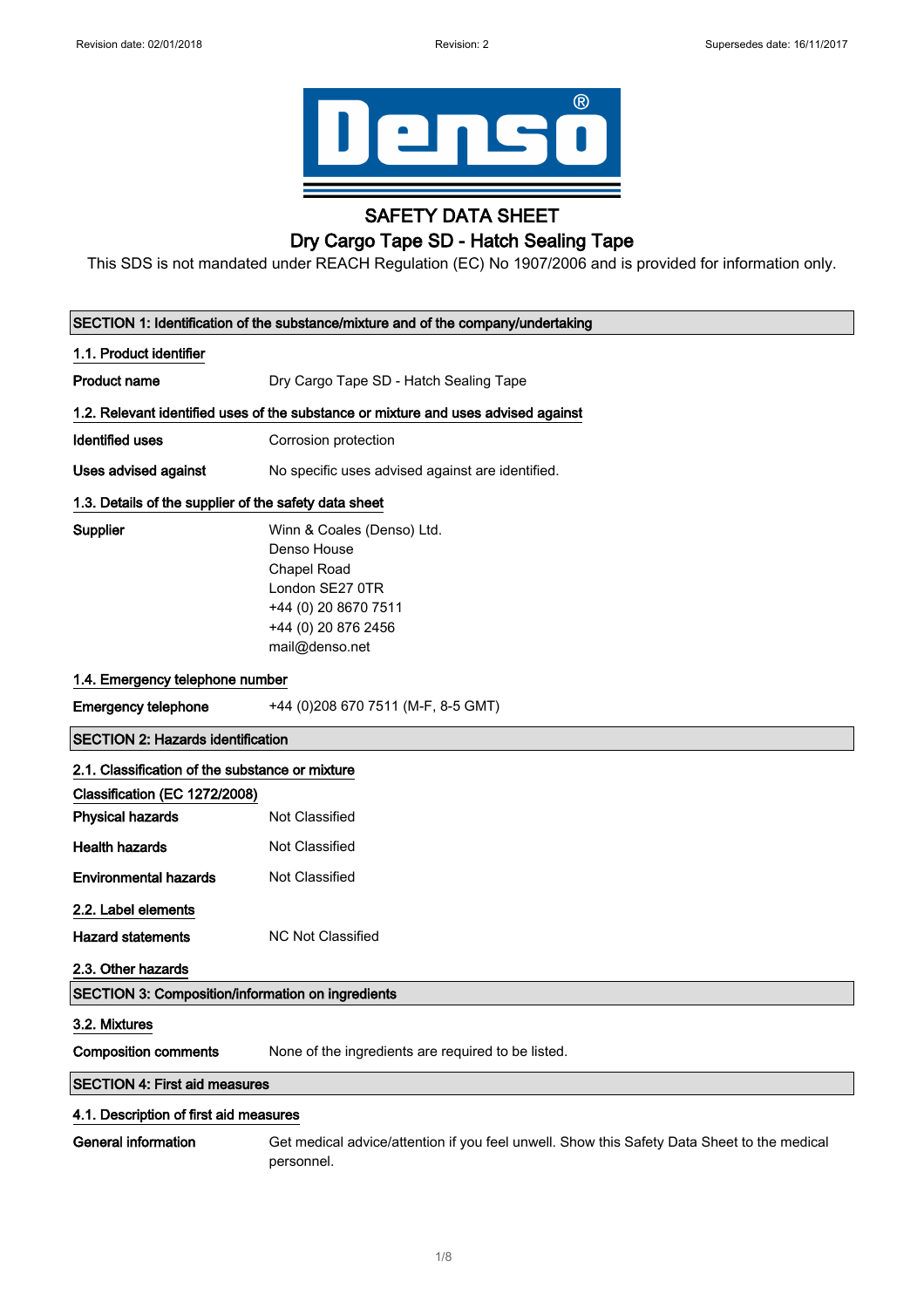| Inhalation                                                 | Remove person to fresh air and keep comfortable for breathing. Move affected person to fresh<br>air and keep warm and at rest in a position comfortable for breathing. Maintain an open<br>airway. Loosen tight clothing such as collar, tie or belt. When breathing is difficult, properly<br>trained personnel may assist affected person by administering oxygen. Place unconscious<br>person on their side in the recovery position and ensure breathing can take place.                                                                                                                                                                                                                  |
|------------------------------------------------------------|-----------------------------------------------------------------------------------------------------------------------------------------------------------------------------------------------------------------------------------------------------------------------------------------------------------------------------------------------------------------------------------------------------------------------------------------------------------------------------------------------------------------------------------------------------------------------------------------------------------------------------------------------------------------------------------------------|
| Ingestion                                                  | Rinse mouth thoroughly with water. Give a few small glasses of water or milk to drink. Stop if<br>the affected person feels sick as vomiting may be dangerous. Do not induce vomiting unless<br>under the direction of medical personnel. If vomiting occurs, the head should be kept low so<br>that vomit does not enter the lungs. Never give anything by mouth to an unconscious person.<br>Move affected person to fresh air and keep warm and at rest in a position comfortable for<br>breathing. Place unconscious person on their side in the recovery position and ensure<br>breathing can take place. Maintain an open airway. Loosen tight clothing such as collar, tie or<br>belt. |
| Skin contact                                               | Wash skin thoroughly with soap and water. Do not use organic solvents.                                                                                                                                                                                                                                                                                                                                                                                                                                                                                                                                                                                                                        |
| Eye contact                                                | Rinse immediately with plenty of water. Remove any contact lenses and open eyelids wide<br>apart. Continue to rinse for at least 10 minutes.                                                                                                                                                                                                                                                                                                                                                                                                                                                                                                                                                  |
| <b>Protection of first aiders</b>                          | No specific requirements are anticipated under normal conditions of use. First aid personnel<br>should wear appropriate protective equipment during any rescue.                                                                                                                                                                                                                                                                                                                                                                                                                                                                                                                               |
|                                                            | 4.2. Most important symptoms and effects, both acute and delayed                                                                                                                                                                                                                                                                                                                                                                                                                                                                                                                                                                                                                              |
| <b>General information</b>                                 | See Section 11 for additional information on health hazards. The severity of the symptoms<br>described will vary dependent on the concentration and the length of exposure.                                                                                                                                                                                                                                                                                                                                                                                                                                                                                                                   |
| Inhalation                                                 | No specific symptoms known.                                                                                                                                                                                                                                                                                                                                                                                                                                                                                                                                                                                                                                                                   |
| Ingestion                                                  | No specific symptoms known.                                                                                                                                                                                                                                                                                                                                                                                                                                                                                                                                                                                                                                                                   |
| <b>Skin contact</b>                                        | Prolonged contact may cause dryness of the skin.                                                                                                                                                                                                                                                                                                                                                                                                                                                                                                                                                                                                                                              |
| Eye contact                                                | No specific symptoms known. May be slightly irritating to eyes.                                                                                                                                                                                                                                                                                                                                                                                                                                                                                                                                                                                                                               |
|                                                            | 4.3. Indication of any immediate medical attention and special treatment needed                                                                                                                                                                                                                                                                                                                                                                                                                                                                                                                                                                                                               |
| Notes for the doctor                                       | Treat symptomatically.                                                                                                                                                                                                                                                                                                                                                                                                                                                                                                                                                                                                                                                                        |
| <b>SECTION 5: Firefighting measures</b>                    |                                                                                                                                                                                                                                                                                                                                                                                                                                                                                                                                                                                                                                                                                               |
| 5.1. Extinguishing media                                   |                                                                                                                                                                                                                                                                                                                                                                                                                                                                                                                                                                                                                                                                                               |
| Suitable extinguishing media                               | The product is not flammable. Extinguish with alcohol-resistant foam, carbon dioxide, dry<br>powder or water fog. Use fire-extinguishing media suitable for the surrounding fire.                                                                                                                                                                                                                                                                                                                                                                                                                                                                                                             |
| Unsuitable extinguishing<br>media                          | Do not use water jet as an extinguisher, as this will spread the fire.                                                                                                                                                                                                                                                                                                                                                                                                                                                                                                                                                                                                                        |
| 5.2. Special hazards arising from the substance or mixture |                                                                                                                                                                                                                                                                                                                                                                                                                                                                                                                                                                                                                                                                                               |
| Specific hazards                                           | None known.                                                                                                                                                                                                                                                                                                                                                                                                                                                                                                                                                                                                                                                                                   |
| <b>Hazardous combustion</b><br>products                    | Thermal decomposition or combustion products may include the following substances:<br>Harmful gases or vapours.                                                                                                                                                                                                                                                                                                                                                                                                                                                                                                                                                                               |
| 5.3. Advice for firefighters                               |                                                                                                                                                                                                                                                                                                                                                                                                                                                                                                                                                                                                                                                                                               |
| Protective actions during<br>firefighting                  | Avoid breathing fire gases or vapours. Evacuate area.                                                                                                                                                                                                                                                                                                                                                                                                                                                                                                                                                                                                                                         |
| Special protective equipment<br>for firefighters           | Wear positive-pressure self-contained breathing apparatus (SCBA) and appropriate protective<br>clothing. Firefighter's clothing conforming to European standard EN469 (including helmets,<br>protective boots and gloves) will provide a basic level of protection for chemical incidents.                                                                                                                                                                                                                                                                                                                                                                                                    |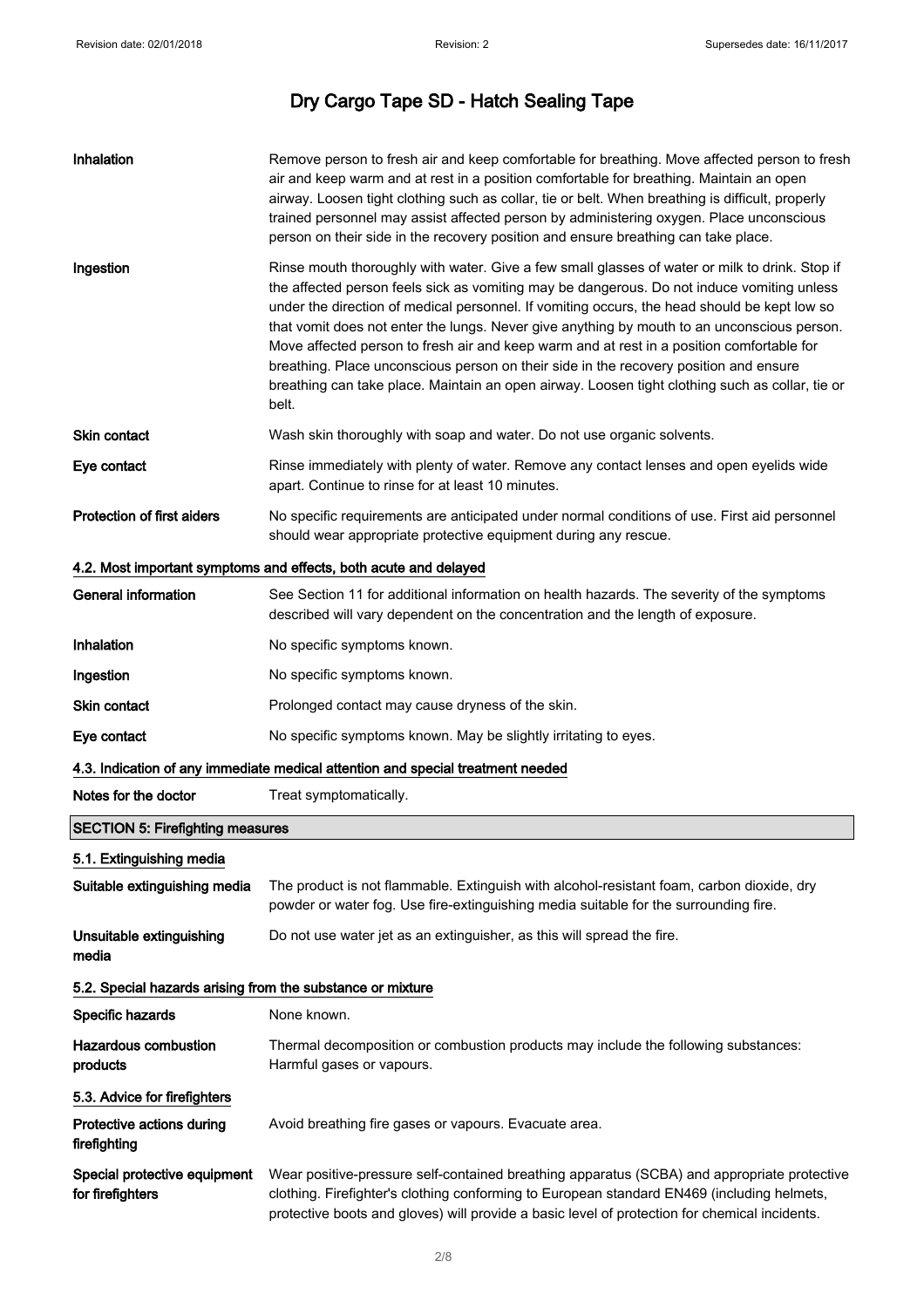### SECTION 6: Accidental release measures

### 6.1. Personal precautions, protective equipment and emergency procedures

| <b>Personal precautions</b>                               | No action shall be taken without appropriate training or involving any personal risk. Keep<br>unnecessary and unprotected personnel away from the spillage. Wear protective clothing as<br>described in Section 8 of this safety data sheet. Follow precautions for safe handling<br>described in this safety data sheet. Wash thoroughly after dealing with a spillage. Do not<br>touch or walk into spilled material. |
|-----------------------------------------------------------|-------------------------------------------------------------------------------------------------------------------------------------------------------------------------------------------------------------------------------------------------------------------------------------------------------------------------------------------------------------------------------------------------------------------------|
| 6.2. Environmental precautions                            |                                                                                                                                                                                                                                                                                                                                                                                                                         |
| <b>Environmental precautions</b>                          | Avoid discharge into drains or watercourses or onto the ground. Insoluble in water. Aquatic<br>toxicity is unlikely to occur. Collect spillage.                                                                                                                                                                                                                                                                         |
| 6.3. Methods and material for containment and cleaning up |                                                                                                                                                                                                                                                                                                                                                                                                                         |
| Methods for cleaning up                                   | Wear protective clothing as described in Section 8 of this safety data sheet. Clear up spills<br>immediately and dispose of waste safely. Collect and place in suitable waste disposal<br>containers and seal securely. Flush contaminated area with plenty of water. Wash thoroughly<br>after dealing with a spillage. For waste disposal, see Section 13.                                                             |
| 6.4. Reference to other sections                          |                                                                                                                                                                                                                                                                                                                                                                                                                         |
| Reference to other sections                               | For personal protection, see Section 8. See Section 11 for additional information on health<br>hazards. See Section 12 for additional information on ecological hazards. For waste disposal,<br>see Section 13.                                                                                                                                                                                                         |
| <b>SECTION 7: Handling and storage</b>                    |                                                                                                                                                                                                                                                                                                                                                                                                                         |
| 7.1. Precautions for safe handling                        |                                                                                                                                                                                                                                                                                                                                                                                                                         |
| <b>Usage precautions</b>                                  | Read and follow manufacturer's recommendations. Wear protective clothing as described in<br>Section 8 of this safety data sheet. Keep away from food, drink and animal feeding stuffs. Do<br>not handle until all safety precautions have been read and understood.                                                                                                                                                     |
| Advice on general<br>occupational hygiene                 | Wash promptly if skin becomes contaminated. Take off contaminated clothing. Wash<br>contaminated clothing before reuse. Do not eat, drink or smoke when using this product.<br>Wash at the end of each work shift and before eating, smoking and using the toilet. Change<br>work clothing daily before leaving workplace.                                                                                              |
|                                                           | 7.2. Conditions for safe storage, including any incompatibilities                                                                                                                                                                                                                                                                                                                                                       |
| <b>Storage precautions</b>                                | Store away from incompatible materials (see Section 10). Keep only in the original container.<br>Keep container tightly closed, in a cool, well ventilated place. Keep containers upright. Protect<br>containers from damage.                                                                                                                                                                                           |
| Storage class                                             | Unspecified storage.                                                                                                                                                                                                                                                                                                                                                                                                    |
| 7.3. Specific end use(s)                                  |                                                                                                                                                                                                                                                                                                                                                                                                                         |
| Specific end use(s)                                       | The identified uses for this product are detailed in Section 1.2.                                                                                                                                                                                                                                                                                                                                                       |
| <b>SECTION 8: Exposure Controls/personal protection</b>   |                                                                                                                                                                                                                                                                                                                                                                                                                         |
| 8.1. Control parameters                                   |                                                                                                                                                                                                                                                                                                                                                                                                                         |
| Ingredient comments                                       | No dust formed during normal use.                                                                                                                                                                                                                                                                                                                                                                                       |

8.2. Exposure controls

Protective equipment

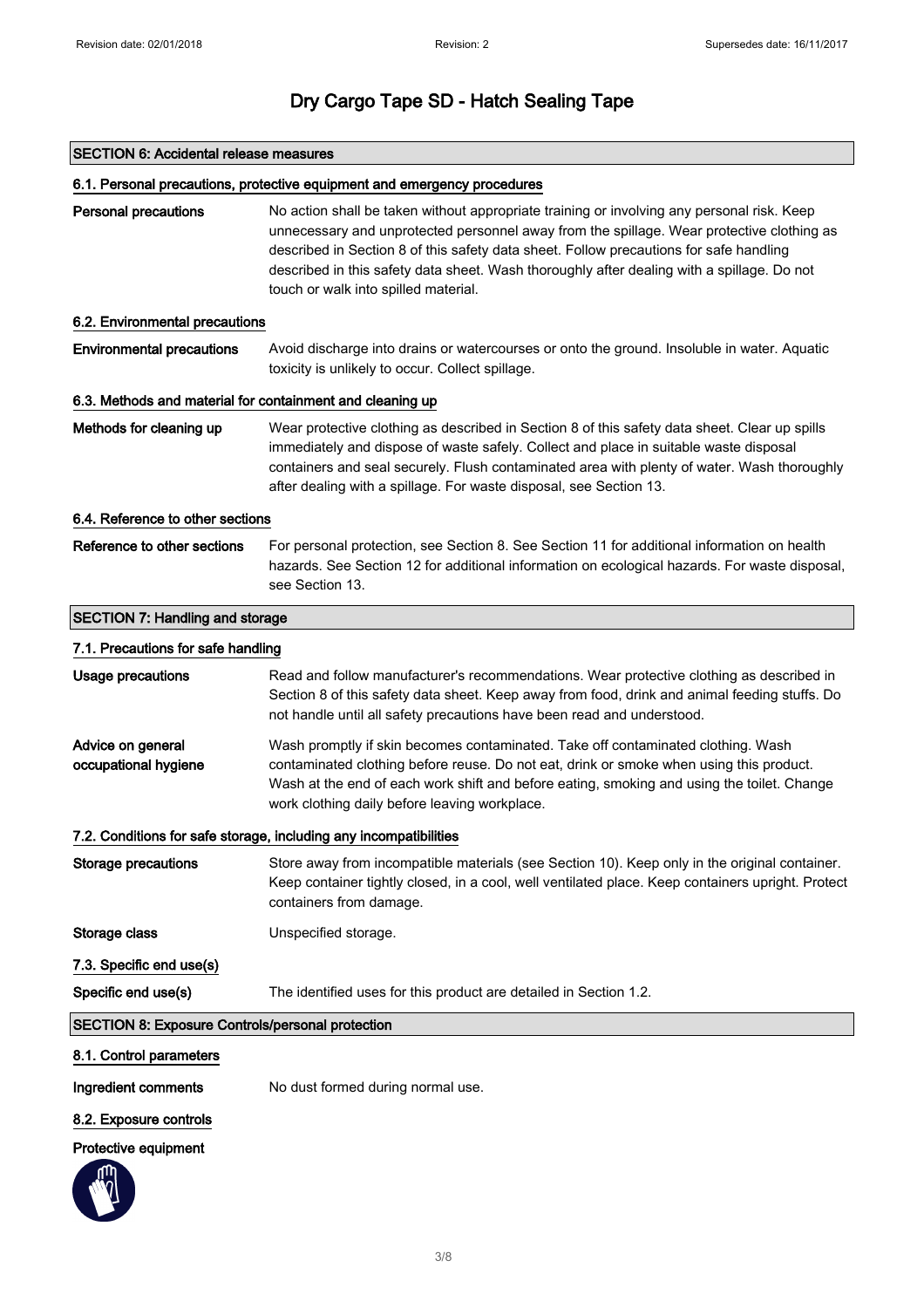| Appropriate engineering<br>controls       | Provide adequate ventilation. Ensure control measures are regularly inspected and<br>maintained. Ensure operatives are trained to minimise exposure.                                                                                                                                                                                                                                                                                                                                                                                                                                                                                                                   |
|-------------------------------------------|------------------------------------------------------------------------------------------------------------------------------------------------------------------------------------------------------------------------------------------------------------------------------------------------------------------------------------------------------------------------------------------------------------------------------------------------------------------------------------------------------------------------------------------------------------------------------------------------------------------------------------------------------------------------|
| Eye/face protection                       | Eyewear complying with an approved standard should be worn if a risk assessment indicates<br>eye contact is possible. Personal protective equipment for eye and face protection should<br>comply with European Standard EN166.                                                                                                                                                                                                                                                                                                                                                                                                                                         |
| Hand protection                           | Chemical-resistant, impervious gloves complying with an approved standard should be worn if<br>a risk assessment indicates skin contact is possible. The most suitable glove should be<br>chosen in consultation with the glove supplier/manufacturer, who can provide information<br>about the breakthrough time of the glove material. To protect hands from chemicals, gloves<br>should comply with European Standard EN374. Considering the data specified by the glove<br>manufacturer, check during use that the gloves are retaining their protective properties and<br>change them as soon as any deterioration is detected. Frequent changes are recommended. |
| Other skin and body<br>protection         | Appropriate footwear and additional protective clothing complying with an approved standard<br>should be worn if a risk assessment indicates skin contamination is possible.                                                                                                                                                                                                                                                                                                                                                                                                                                                                                           |
| Hygiene measures                          | Wash after use and before eating, smoking and using the toilet. Do not eat, drink or smoke<br>when using this product. Contaminated work clothing should not be allowed out of the<br>workplace. Clean equipment and the work area every day. Good personal hygiene<br>procedures should be implemented. Wash at the end of each work shift and before eating,<br>smoking and using the toilet. When using do not eat, drink or smoke.                                                                                                                                                                                                                                 |
| <b>Respiratory protection</b>             | Respiratory protection complying with an approved standard should be worn if a risk<br>assessment indicates inhalation of contaminants is possible. Ensure all respiratory protective<br>equipment is suitable for its intended use and is 'CE'-marked. Check that the respirator fits<br>tightly and the filter is changed regularly. Gas and combination filter cartridges should comply<br>with European Standard EN14387. Full face mask respirators with replaceable filter cartridges<br>should comply with European Standard EN136. Half mask and quarter mask respirators with<br>replaceable filter cartridges should comply with European Standard EN140.    |
| <b>Environmental exposure</b><br>controls | Keep container tightly sealed when not in use.                                                                                                                                                                                                                                                                                                                                                                                                                                                                                                                                                                                                                         |

## SECTION 9: Physical and Chemical Properties

Solubility(ies) **Insoluble in water.** 

| 9.1. Information on basic physical and chemical properties |                 |
|------------------------------------------------------------|-----------------|
| Appearance                                                 | Solid.          |
| Colour                                                     | Black. Blue.    |
| Odour                                                      | Characteristic. |
| <b>Odour threshold</b>                                     | Not available.  |
| pH                                                         | Not relevant.   |
| Initial boiling point and range                            | Not relevant.   |
| Flash point                                                | Not relevant.   |
| <b>Evaporation rate</b>                                    | Not relevant.   |
| Flammability (solid, gas)                                  | Not available.  |
| Vapour pressure                                            | Not relevant.   |
| Vapour density                                             | Not relevant.   |
| <b>Relative density</b>                                    | Not available.  |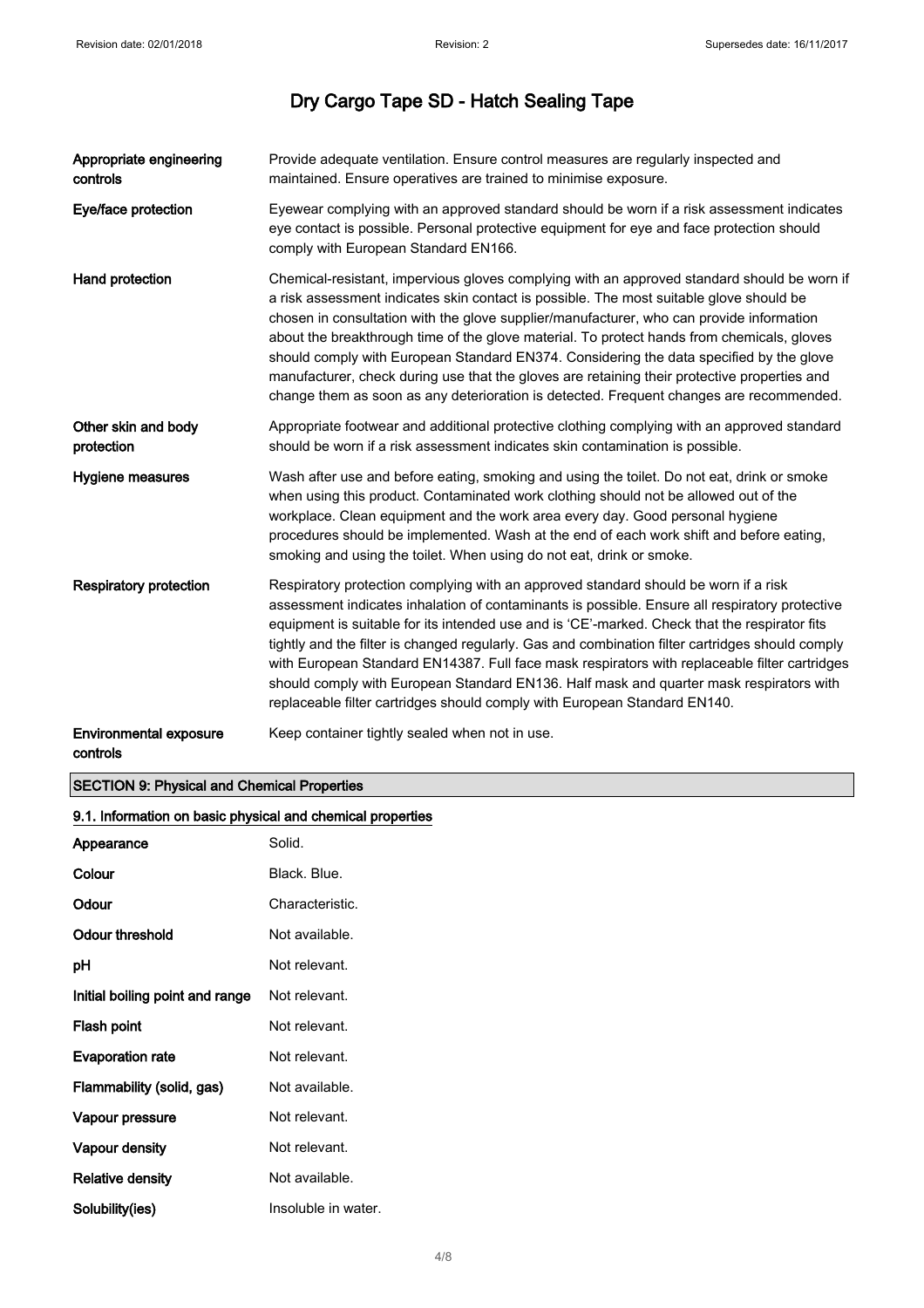| <b>Partition coefficient</b>                                        | No information available.                                                                                                                                               |
|---------------------------------------------------------------------|-------------------------------------------------------------------------------------------------------------------------------------------------------------------------|
| Auto-ignition temperature                                           | Not relevant.                                                                                                                                                           |
| <b>Decomposition Temperature</b>                                    | Not available.                                                                                                                                                          |
| <b>Viscosity</b>                                                    | Not available.                                                                                                                                                          |
| <b>Explosive properties</b>                                         | Not considered to be explosive.                                                                                                                                         |
| <b>Oxidising properties</b>                                         | Does not meet the criteria for classification as oxidising.                                                                                                             |
| 9.2. Other information                                              |                                                                                                                                                                         |
| <b>SECTION 10: Stability and reactivity</b>                         |                                                                                                                                                                         |
| 10.1. Reactivity                                                    |                                                                                                                                                                         |
| Reactivity                                                          | See the other subsections of this section for further details.                                                                                                          |
| 10.2. Chemical stability                                            |                                                                                                                                                                         |
| <b>Stability</b>                                                    | Stable at normal ambient temperatures and when used as recommended. Stable under the<br>prescribed storage conditions.                                                  |
| 10.3. Possibility of hazardous reactions                            |                                                                                                                                                                         |
| Possibility of hazardous<br>reactions                               | No potentially hazardous reactions known.                                                                                                                               |
| 10.4. Conditions to avoid                                           |                                                                                                                                                                         |
| <b>Conditions to avoid</b>                                          | There are no known conditions that are likely to result in a hazardous situation.                                                                                       |
| 10.5. Incompatible materials                                        |                                                                                                                                                                         |
| Materials to avoid                                                  | No specific material or group of materials is likely to react with the product to produce a<br>hazardous situation.                                                     |
| 10.6. Hazardous decomposition products                              |                                                                                                                                                                         |
| Hazardous decomposition<br>products                                 | Does not decompose when used and stored as recommended. Thermal decomposition or<br>combustion products may include the following substances: Harmful gases or vapours. |
| <b>SECTION 11: Toxicological information</b>                        |                                                                                                                                                                         |
| 11.1. Information on toxicological effects                          |                                                                                                                                                                         |
| Acute toxicity - oral<br>Notes (oral LD <sub>50</sub> )             | Based on available data the classification criteria are not met.                                                                                                        |
| Acute toxicity - dermal<br>Notes (dermal LD <sub>50</sub> )         | Based on available data the classification criteria are not met.                                                                                                        |
| Acute toxicity - inhalation<br>Notes (inhalation LC <sub>50</sub> ) | Based on available data the classification criteria are not met.                                                                                                        |
| Skin corrosion/irritation<br>Animal data                            | Based on available data the classification criteria are not met.                                                                                                        |
| Serious eye damage/irritation<br>Serious eye damage/irritation      | Based on available data the classification criteria are not met.                                                                                                        |
| <b>Respiratory sensitisation</b>                                    |                                                                                                                                                                         |
| <b>Respiratory sensitisation</b><br>Skin sensitisation              | Based on available data the classification criteria are not met.                                                                                                        |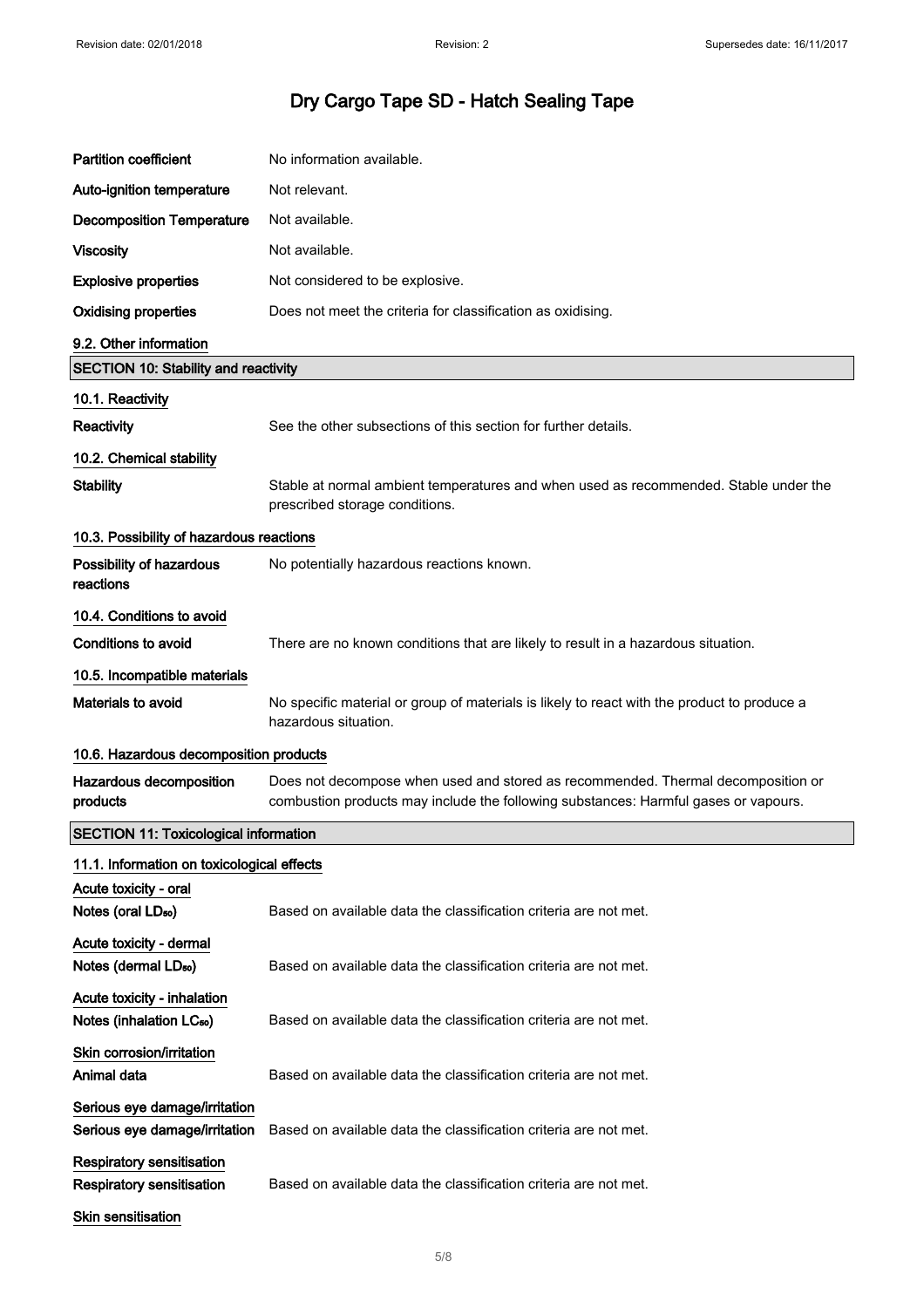| <b>Skin sensitisation</b>                                  | Based on available data the classification criteria are not met.                                                                                           |
|------------------------------------------------------------|------------------------------------------------------------------------------------------------------------------------------------------------------------|
| Germ cell mutagenicity<br>Genotoxicity - in vitro          | Based on available data the classification criteria are not met.                                                                                           |
| Carcinogenicity<br>Carcinogenicity                         | Based on available data the classification criteria are not met.                                                                                           |
| <b>IARC</b> carcinogenicity                                | No component of this product present at levels greater than or equal to 0.1% is identified as<br>probable, possible or confirmed human carcinogen by IARC. |
| Reproductive toxicity<br>Reproductive toxicity - fertility | Based on available data the classification criteria are not met.                                                                                           |
| Reproductive toxicity -<br>development                     | Based on available data the classification criteria are not met.                                                                                           |
| Specific target organ toxicity - single exposure           |                                                                                                                                                            |
| STOT - single exposure                                     | Not classified as a specific target organ toxicant after a single exposure.                                                                                |
| Specific target organ toxicity - repeated exposure         |                                                                                                                                                            |
| STOT - repeated exposure                                   | Not classified as a specific target organ toxicant after repeated exposure.                                                                                |
| Aspiration hazard<br><b>Aspiration hazard</b>              | Not relevant. Solid.                                                                                                                                       |
| General information                                        | The severity of the symptoms described will vary dependent on the concentration and the<br>length of exposure.                                             |
| Inhalation                                                 | No specific symptoms known.                                                                                                                                |
| Ingestion                                                  | No specific symptoms known.                                                                                                                                |
| Skin contact                                               | Prolonged contact may cause dryness of the skin.                                                                                                           |
| Eye contact                                                | No specific symptoms known.                                                                                                                                |
| Route of exposure                                          | Skin and/or eye contact Ingestion                                                                                                                          |
| <b>Target organs</b>                                       | No specific target organs known.                                                                                                                           |
| <b>SECTION 12: Ecological Information</b>                  |                                                                                                                                                            |
| Ecotoxicity                                                | Not regarded as dangerous for the environment.                                                                                                             |
| 12.1. Toxicity                                             |                                                                                                                                                            |
| <b>Toxicity</b>                                            | Based on available data the classification criteria are not met.                                                                                           |
| 12.2. Persistence and degradability                        |                                                                                                                                                            |
|                                                            | Persistence and degradability The degradability of the product is not known.                                                                               |
| 12.3. Bioaccumulative potential                            |                                                                                                                                                            |
| <b>Bioaccumulative potential</b>                           | No data available on bioaccumulation.                                                                                                                      |
| <b>Partition coefficient</b>                               | No information available.                                                                                                                                  |
| 12.4. Mobility in soil                                     |                                                                                                                                                            |
| <b>Mobility</b>                                            | The product is insoluble in water.                                                                                                                         |
| 12.5. Results of PBT and vPvB assessment                   |                                                                                                                                                            |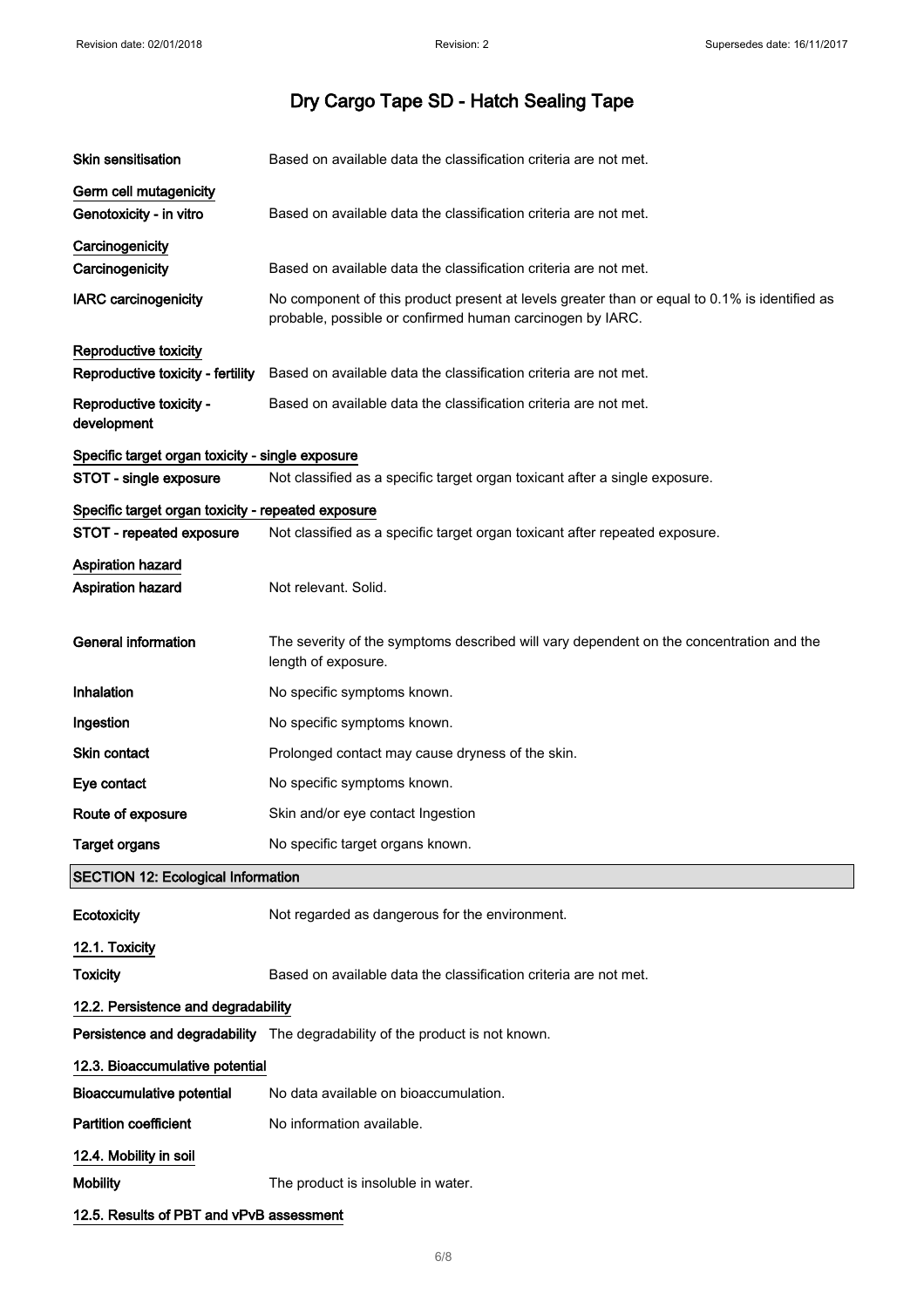| Results of PBT and vPvB<br>assessment      | This product does not contain any substances classified as PBT or vPvB.                                                                                                                                                                                                                                                                                                                                                                                                                                                                                                                                                                                                                                                                                 |
|--------------------------------------------|---------------------------------------------------------------------------------------------------------------------------------------------------------------------------------------------------------------------------------------------------------------------------------------------------------------------------------------------------------------------------------------------------------------------------------------------------------------------------------------------------------------------------------------------------------------------------------------------------------------------------------------------------------------------------------------------------------------------------------------------------------|
| 12.6. Other adverse effects                |                                                                                                                                                                                                                                                                                                                                                                                                                                                                                                                                                                                                                                                                                                                                                         |
| Other adverse effects                      | None known.                                                                                                                                                                                                                                                                                                                                                                                                                                                                                                                                                                                                                                                                                                                                             |
| <b>SECTION 13: Disposal considerations</b> |                                                                                                                                                                                                                                                                                                                                                                                                                                                                                                                                                                                                                                                                                                                                                         |
| 13.1. Waste treatment methods              |                                                                                                                                                                                                                                                                                                                                                                                                                                                                                                                                                                                                                                                                                                                                                         |
| <b>General information</b>                 | The generation of waste should be minimised or avoided wherever possible. This material and<br>its container must be disposed of in a safe way. Disposal of this product, process solutions,<br>residues and by-products should at all times comply with the requirements of environmental<br>protection and waste disposal legislation and any local authority requirements. Reuse or<br>recycle products wherever possible. When handling waste, the safety precautions applying to<br>handling of the product should be considered. Care should be taken when handling emptied<br>containers that have not been thoroughly cleaned or rinsed out. Empty containers or liners<br>may retain some product residues and hence be potentially hazardous. |
| <b>Disposal methods</b>                    | Do not empty into drains. Dispose of surplus products and those that cannot be recycled via a<br>licensed waste disposal contractor. Waste, residues, empty containers, discarded work<br>clothes and contaminated cleaning materials should be collected in designated containers,<br>labelled with their contents. Waste packaging should be collected for reuse or recycling.<br>Incineration or landfill should only be considered when recycling is not feasible.                                                                                                                                                                                                                                                                                  |
| <b>SECTION 14: Transport information</b>   |                                                                                                                                                                                                                                                                                                                                                                                                                                                                                                                                                                                                                                                                                                                                                         |
| General                                    | The product is not covered by international regulations on the transport of dangerous goods<br>(IMDG, IATA, ADR/RID).                                                                                                                                                                                                                                                                                                                                                                                                                                                                                                                                                                                                                                   |
| 14.1. UN number                            |                                                                                                                                                                                                                                                                                                                                                                                                                                                                                                                                                                                                                                                                                                                                                         |
| Not applicable.                            |                                                                                                                                                                                                                                                                                                                                                                                                                                                                                                                                                                                                                                                                                                                                                         |
| 14.2. UN proper shipping name              |                                                                                                                                                                                                                                                                                                                                                                                                                                                                                                                                                                                                                                                                                                                                                         |
| Not applicable.                            |                                                                                                                                                                                                                                                                                                                                                                                                                                                                                                                                                                                                                                                                                                                                                         |
| 14.3. Transport hazard class(es)           |                                                                                                                                                                                                                                                                                                                                                                                                                                                                                                                                                                                                                                                                                                                                                         |
| No transport warning sign required.        |                                                                                                                                                                                                                                                                                                                                                                                                                                                                                                                                                                                                                                                                                                                                                         |
| 14.4. Packing group                        |                                                                                                                                                                                                                                                                                                                                                                                                                                                                                                                                                                                                                                                                                                                                                         |
| Not applicable.                            |                                                                                                                                                                                                                                                                                                                                                                                                                                                                                                                                                                                                                                                                                                                                                         |

### 14.5. Environmental hazards

Environmentally hazardous substance/marine pollutant No.

### 14.6. Special precautions for user

Not applicable.

### 14.7. Transport in bulk according to Annex II of MARPOL and the IBC Code

Transport in bulk according to Not applicable. Annex II of MARPOL 73/78 and the IBC Code

SECTION 15: Regulatory information

15.1. Safety, health and environmental regulations/legislation specific for the substance or mixture